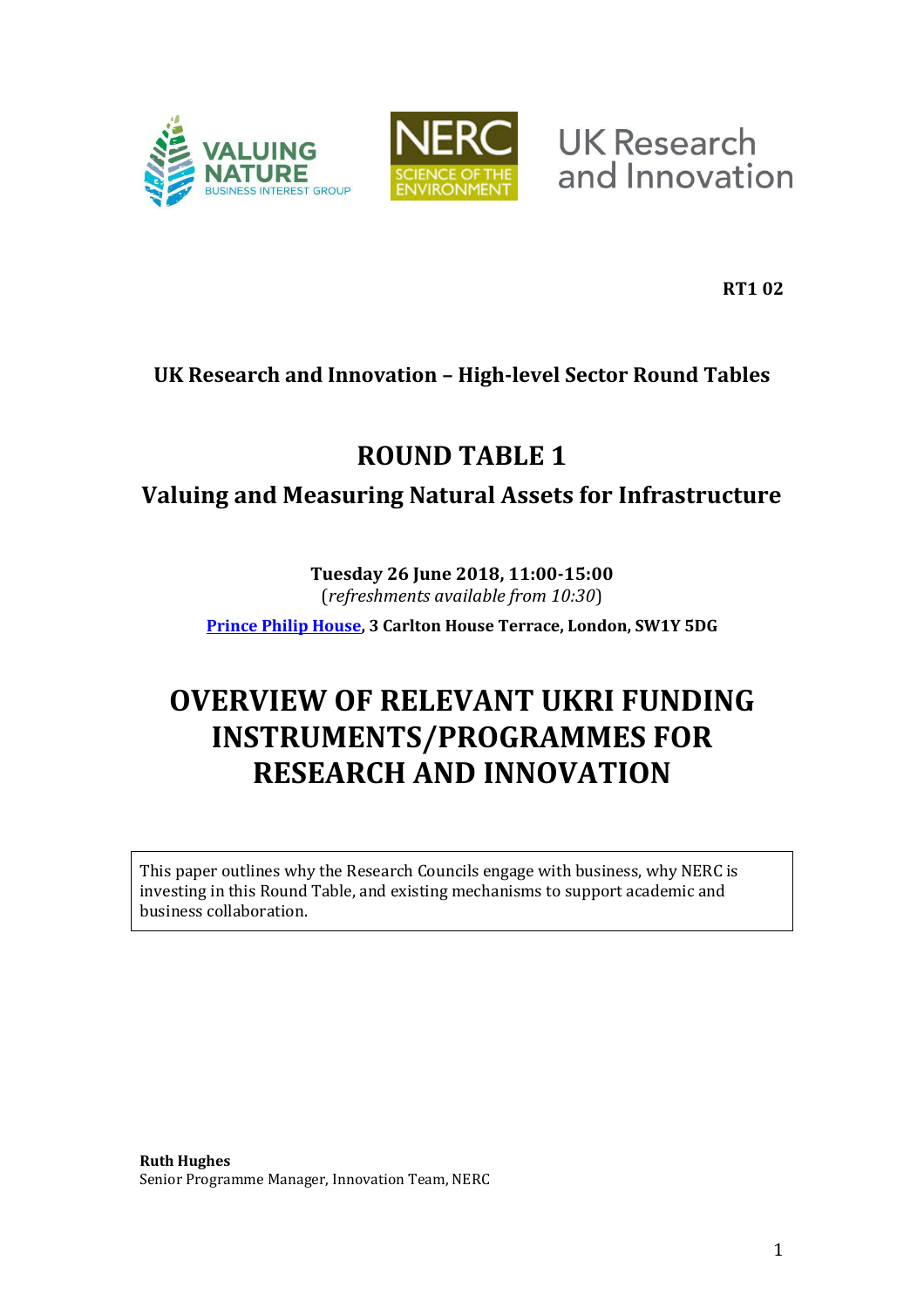## **1. WHY THE RESEARCH COUNCILS ENGAGE WITH BUSINESS**

As part of the newly formed [UK Research & Innovation](https://www.ukri.org/) (UKRI), the [Natural Environment](https://nerc.ukri.org/innovation)  [Research Council](https://nerc.ukri.org/innovation) (NERC) has a role in supporting business access to the latest research to develop innovative tools and approaches and support business growth, thereby maximising the value from publicly funded research. NERC does this by:

- working with business to understand their needs and priorities and sharing these with the research base;
- supporting business to make connections within the research base by signposting to where particular research strengths exist and facilitating access to knowledge, skilled people, data and infrastructure;
- building effective partnerships between academia and business by funding collaborative projects which translate research into industry-relevant tools and approaches;

#### Knowledge Economy Pushing the Delivering frontiers of human economic knowledge impact and and An Outstanding social understanding prosperity Organisation That ensures the UK maintains its world leading position in research and innovation **Society** Supporting our society and others to become enriched,<br>healthier, more resilient and sustainable

# strengthening the capacity of the research base to address the needs of business.

### **2. WHY IS NERC INVESTING IN THIS BUSINESS ROUND TABLE?**

Issues around Valuing Nature are increasingly of interest to businesses. As funders of the £6.5M NERC is investigating how Valuing Nature research can be translated into business decision-making and innovation, and what role NERC has in supporting academic-business collaboration. Through the round table NERC would like to:

- understand what businesses are doing to develop and operationalise the concept of valuing nature/ natural capital within their organisations;
- identify where there are opportunities to apply existing knowledge/data/skills from the research community and to identify what new knowledge is required to help business do this;
- gauge the interest and capacity of business to work collaboratively with the research base to access knowledge;
- explore different models of collaboration and funding which would enable greater interaction between academics and business around this agenda, and is workable for and brings benefits to both sectors.

The Valuing Nature programm[eValuing Nature Programme](http://valuing-nature.net/) already supports academicbusiness collaboration through the [Business Interest Group,](http://valuing-nature.net/business-interest-group) [Business Impact Schools](http://valuing-nature.net/valuing-nature-business-impact-schools) and fundin[g Valuing Nature placements](http://valuing-nature.net/valuing-nature-placements-round-3-november-2017-march-2018) for academics to work within a policy and business setting. The findings from this Round Table will inform further investment in research and innovation (in particular by NERC but also by other relevant funders).

### **Objectives of UKRI**